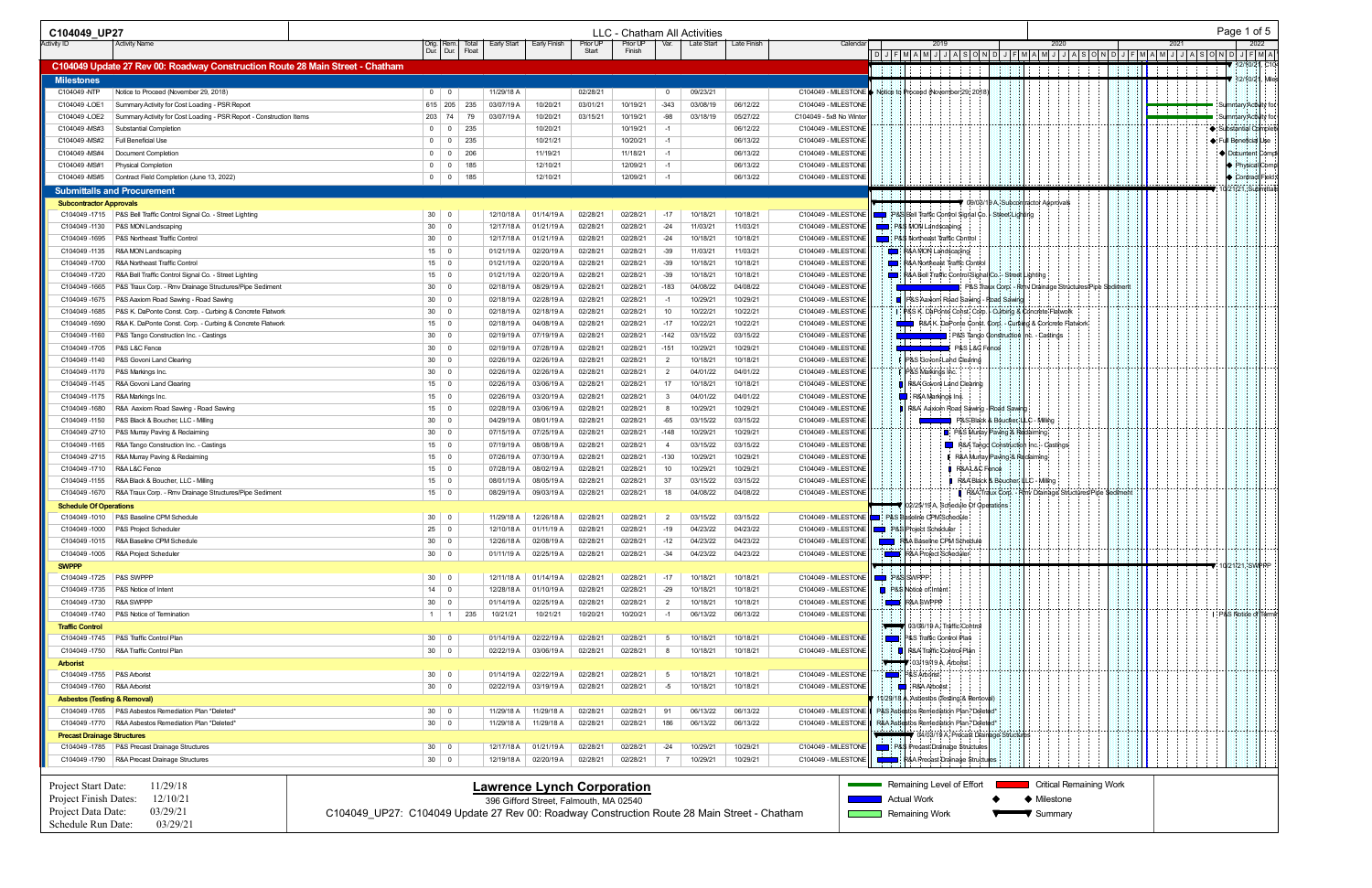| C104049 UP27                                          |                                                                          |                 |                            |                          |                          |                      | LLC - Chatham All Activities |                |                      |                      |                                            |                   |                                  |                                                                                                                       |                                             |      |                                                                                                   |                                        |                                                                                        |                                                    | Page 2 of 5 |      |
|-------------------------------------------------------|--------------------------------------------------------------------------|-----------------|----------------------------|--------------------------|--------------------------|----------------------|------------------------------|----------------|----------------------|----------------------|--------------------------------------------|-------------------|----------------------------------|-----------------------------------------------------------------------------------------------------------------------|---------------------------------------------|------|---------------------------------------------------------------------------------------------------|----------------------------------------|----------------------------------------------------------------------------------------|----------------------------------------------------|-------------|------|
| Activity ID                                           | <b>Activity Name</b>                                                     |                 | Orig.   Rem. <br>Dur. Dur. | Early Start<br>Float     | Early Finish             | Prior UP<br>Start    | Prior UP<br>Finish           | Var.           | Late Start           | Late Finish          | Calendar                                   |                   | 2019                             |                                                                                                                       |                                             | 2020 |                                                                                                   |                                        | 2021                                                                                   |                                                    |             | 2022 |
|                                                       | C104049 -2035 Procure Precast Drainage Structures                        |                 | $10 \mid 0$                | 02/20/19 A               | 04/03/19 A               | 02/28/21             | 02/28/21                     | $-25$          | 10/29/21             | 10/29/21             | C104049 - MILESTONE                        |                   |                                  | <b>Procure Precast Drainage Structures</b>                                                                            |                                             |      | $D J F M A M J J J A S O N D J F M A M J J A S O N D J F M A M J J F M A M J J A S O N D J F M A$ |                                        |                                                                                        |                                                    |             |      |
| <b>Drainage Castings</b>                              |                                                                          |                 |                            |                          |                          |                      |                              |                |                      |                      |                                            |                   |                                  | 04/03/19 A, Drainage Castings                                                                                         |                                             |      |                                                                                                   |                                        |                                                                                        |                                                    |             |      |
| C104049 -1795                                         | P&S Drainage Castings                                                    | 30 <sup>1</sup> | - 0                        | 01/21/19 A               | 01/26/19 A               | 02/28/21             | 02/28/21                     | 32             | 10/29/21             | 10/29/21             | C104049 - MILESTONE                        |                   | <b>B:</b> P&S Drainage Castings  |                                                                                                                       |                                             |      |                                                                                                   |                                        |                                                                                        |                                                    |             |      |
| C104049-1800                                          | R&A Drainage Castings                                                    | 30 <sup>1</sup> | $\overline{0}$             | 01/26/19 A               | 02/20/19 A               | 02/28/21             | 02/28/21                     | 29             | 10/29/21             | 10/29/21             | C104049 - MILESTONE                        | <b>The Second</b> | R&A Drainage Castings            |                                                                                                                       |                                             |      |                                                                                                   |                                        |                                                                                        |                                                    |             |      |
| C104049 -1805                                         | <b>Procure Drainage Castings</b>                                         |                 | $10 \mid 0$                | 02/20/19 A               | 04/03/19 A               | 02/28/21             | 02/28/21                     | $-3$           | 10/29/21             | 10/29/21             | C104049 - MILESTONE                        |                   |                                  | Procure Drainage Castings                                                                                             |                                             |      |                                                                                                   |                                        |                                                                                        |                                                    |             |      |
| <b>Water Works Items</b>                              |                                                                          |                 |                            |                          |                          |                      |                              |                |                      |                      |                                            |                   |                                  | <b>■▼</b> 06/14/19 A. Water Works Items                                                                               |                                             |      |                                                                                                   |                                        |                                                                                        |                                                    |             |      |
| C104049 -1810                                         | P&S Water Works Items                                                    |                 | $30 \mid 0$                | 01/21/19 A               | 01/26/19 A               | 02/28/21             | 02/28/21                     | 32             | 10/18/21             | 10/18/21             | C104049 - MILESTONE                        |                   | <b>P&amp;S Water Works Items</b> |                                                                                                                       |                                             |      |                                                                                                   |                                        |                                                                                        |                                                    |             |      |
| C104049-1815                                          | R&A Water Works Items<br>Procure Water Works Items                       | 30 <sup>1</sup> | $\Omega$<br>$10 \mid 0$    | 01/26/19 A               | 02/20/19 A               | 02/28/21             | 02/28/21                     | 37             | 10/18/21             | 10/18/21<br>10/18/21 | C104049 - MILESTONE<br>C104049 - MILESTONE | <b>i</b> is a     | <b>ଃ&amp;A Water Works Items</b> |                                                                                                                       |                                             |      |                                                                                                   |                                        |                                                                                        |                                                    |             |      |
| C104049-1820<br><b>Stamped &amp; Colored Concrete</b> |                                                                          |                 |                            | 02/20/19 A               | 06/14/19 A               | 02/28/21             | 02/28/21                     | -67            | 10/18/21             |                      |                                            |                   |                                  | Procure Water Works Items                                                                                             |                                             |      |                                                                                                   |                                        |                                                                                        | 03/30/21, Stamped & Colored Concrete               |             |      |
| C104049-1875                                          | P&S Stamped & Colored Concrete                                           |                 | $30 \mid 0$                | 04/29/19 A               | 07/13/20 A               | 02/28/21             | 02/28/21                     | $-412$         | 10/21/21             | 10/21/21             | C104049 - MILESTONE                        |                   |                                  |                                                                                                                       |                                             |      | P&S Stamped & Colored Co                                                                          |                                        | ncrete                                                                                 |                                                    |             |      |
| C104049-2750                                          | Place & Finish Colored Concrete Test Panel                               |                 | $1 \quad 0$                | 06/11/20 A               | 06/15/20 A               | 02/28/21             | 02/28/21                     | 25             | 10/22/21             | 10/22/21             | C104049 - MILESTONE                        |                   |                                  |                                                                                                                       |                                             |      | Place & Finish Colored Concrete Test Panel                                                        |                                        |                                                                                        |                                                    |             |      |
| C104049-2755                                          | Engineer Approves Colored Concrete Test Panel                            | 5 <sup>5</sup>  | $\overline{\mathbf{0}}$    | 06/15/20 A               | 11/10/20 A               | 02/28/21             | 02/28/21                     | $-118$         | 10/22/21             | 10/22/21             | C104049 - MILESTONE                        |                   |                                  |                                                                                                                       |                                             |      |                                                                                                   |                                        |                                                                                        | ngineer Approves Colored Concrete Test Panel       |             |      |
| C104049-1880                                          | R&A Stamped & Colored Concrete                                           | 30              | - 0                        | 07/13/20 A               | 11/10/20 A               | 02/28/21             | 02/28/21                     | $-103$         | 10/21/21             | 10/21/21             | C104049 - MILESTONE                        |                   |                                  |                                                                                                                       |                                             |      |                                                                                                   | <b>8A</b> Stam                         | d & Colored Concrete                                                                   |                                                    |             |      |
| C104049-1885                                          | Procure Stamped & Colored Concrete                                       |                 | $10 \mid 1$                | 205<br>11/10/20 A        | 03/30/21                 | 03/01/21             | 03/01/21                     | $-141$         | 10/21/21             | 10/22/21             | C104049 - MILESTONE                        |                   |                                  |                                                                                                                       |                                             |      |                                                                                                   |                                        |                                                                                        | Procure Stamped & Colored Concrete                 |             |      |
| <b>Pavement Micromilling - QC Plan</b>                |                                                                          |                 |                            |                          |                          |                      |                              |                |                      |                      |                                            |                   |                                  |                                                                                                                       | 07/24/19 A, Pavement Micromilling - QC Plan |      |                                                                                                   |                                        |                                                                                        |                                                    |             |      |
| C104049 -1890                                         | <b>P&amp;S Micromilling QC Plan</b>                                      | 30 <sup>1</sup> | $\Omega$                   | 04/29/19 A               | 07/24/19 A               | 02/28/21             | 02/28/21                     | $-57$          | 03/15/22             | 03/15/22             | C104049 - MILESTONE                        |                   |                                  |                                                                                                                       | P&S Micromilling QC Plan                    |      |                                                                                                   |                                        |                                                                                        |                                                    |             |      |
| C104049-1895                                          | R&A Micromilling QC Plan                                                 |                 | $30 \mid 0$                | 07/24/19 A               | 07/24/19 A               | 02/28/21             | 02/28/21                     | 34             | 03/15/22             | 03/15/22             | C104049 - MILESTONE                        |                   |                                  |                                                                                                                       | R&A Micromilling QC Plan                    |      |                                                                                                   |                                        |                                                                                        |                                                    |             |      |
| <b>Roadway Lighting Wire</b><br>C104049 -1900         | <b>P&amp;S Roadway Lighting Wire</b>                                     |                 | $30 \mid 0$                | 04/01/19 A               | 04/15/19 A               | 02/28/21             | 02/28/21                     | 12             | 10/07/21             | 10/07/21             | C104049 - MILESTONE                        |                   |                                  | <b>B</b> P&S Roadway Lighting Wire                                                                                    |                                             |      |                                                                                                   |                                        | 10/01/20 A, Roadway Lighting Wire                                                      |                                                    |             |      |
| C104049-1905                                          | R&A Roadway Lighting Wire                                                | 30              | $\overline{\phantom{0}}$   | 04/15/19 A               | 04/25/19 A               | 02/28/21             | 02/28/21                     | 32             | 10/07/21             | 10/07/21             | C104049 - MILESTONE                        |                   |                                  | R&A Roadway Lighting Wire                                                                                             |                                             |      |                                                                                                   |                                        |                                                                                        |                                                    |             |      |
| C104049-1910                                          | Procure Roadway Lighting Wire                                            |                 | $10 \mid 0$                | 04/25/19 A               | 10/01/20 A               | 02/28/21             | 02/28/21                     | -483           | 10/07/21             | 10/07/21             | C104049 - MILESTONE                        |                   |                                  |                                                                                                                       |                                             |      |                                                                                                   |                                        | Procure Roadway Lighting Wire                                                          |                                                    |             |      |
|                                                       | <b>Roadway Lighting Handholes &amp; Castings</b>                         |                 |                            |                          |                          |                      |                              |                |                      |                      |                                            |                   |                                  |                                                                                                                       |                                             |      |                                                                                                   |                                        |                                                                                        | 10/01/20 A, Roadvay Lighting Handholes & Castings  |             |      |
| C104049-1915                                          | P&S Roadway Lighting Handholes & Castings                                | 30              | - 0                        | 04/01/19 A               | 04/15/19 A               | 02/28/21             | 02/28/21                     | 12             | 09/23/21             | 09/23/21             | C104049 - MILESTONE                        |                   |                                  | P&S Roadway Lighting Handholes & Castings                                                                             |                                             |      |                                                                                                   |                                        |                                                                                        |                                                    |             |      |
| C104049-1920                                          | R&A Roadway Lighting Handholes & Castings                                |                 | $30 \mid 0$                | 04/15/19 A               | 04/25/19 A               | 02/28/21             | 02/28/21                     | 32             | 09/23/21             | 09/23/21             | C104049 - MILESTONE                        |                   |                                  | R&A Roadway Lighting Handholes & Castings                                                                             |                                             |      |                                                                                                   |                                        |                                                                                        |                                                    |             |      |
| C104049-1925                                          | Procure Roadway Lighting Handholes & Castings                            |                 | $10 \mid 0$                | 04/25/19 A               | 10/01/20 A               | 02/28/21             | 02/28/21                     | -483           | 09/23/21             | 09/23/21             | C104049 - MILESTONE                        |                   |                                  | <u> 1989 - John Maria Barbara, marka a shekara 1989 - John Alban Barbara a shekara 1989 - John Alban Barbara a sh</u> |                                             |      |                                                                                                   |                                        |                                                                                        | Procure Roadway Lighting Handholes & Castings      |             |      |
|                                                       | <b>Roadway Lighting Conduit 2" PVC</b>                                   |                 |                            |                          |                          |                      |                              |                |                      |                      |                                            |                   |                                  |                                                                                                                       |                                             |      |                                                                                                   |                                        | 10/01/20 A. Roadyay Lighting Conduit 2" PVC                                            |                                                    |             |      |
| C104049 -1930                                         | P&S Roadway Lighting Conduit 2" PVC                                      | 30 <sup>1</sup> | - 0                        | 02/21/19 A               | 04/15/19 A               | 02/28/21             | 02/28/21                     | $-16$          | 10/18/21             | 10/18/21             | C104049 - MILESTONE                        |                   |                                  | P&S Roadway Lighting Conduit 2" PVC                                                                                   |                                             |      |                                                                                                   |                                        |                                                                                        |                                                    |             |      |
| C104049-1935                                          | R&A Roadway Lighting Conduit 2" PVC                                      |                 | $30 \mid 0$                | 04/15/19 A               | 04/25/19 A               | 02/28/21             | 02/28/21                     | 10             | 10/18/21             | 10/18/21             | C104049 - MILESTONE                        |                   |                                  | R&A Roadway Lighting Conduit 2" PVC                                                                                   |                                             |      |                                                                                                   |                                        |                                                                                        |                                                    |             |      |
| C104049 -1940                                         | Procure Roadway Lighting Conduit 2" PVC                                  |                 | $10 \mid 0$                | 04/25/19 A               | 10/01/20 A               | 02/28/21             | 02/28/21                     | $-505$         | 10/18/21             | 10/18/21             | C104049 - MILESTONE                        |                   |                                  | . <i>.</i>                                                                                                            |                                             |      |                                                                                                   |                                        | Procure Roadway Lighting Conduit 2" PVC<br>10/01/20 A, Roadway Lighting Conduit 3" PVC |                                                    |             |      |
| C104049 -1945                                         | Roadway Lighting Conduit 3" PVC<br>P&S Roadway Lighting Conduit 3" PVC   | 30 <sup>1</sup> | - 0                        | 02/21/19 A               | 04/15/19 A               | 02/28/21             | 02/28/21                     | $-16$          | 10/18/21             | 10/18/21             | C104049 - MILESTONE                        |                   |                                  | P&S Roadway Lighting Conduit 3" PVC                                                                                   |                                             |      |                                                                                                   |                                        |                                                                                        |                                                    |             |      |
| C104049 -1950                                         | R&A Roadway Lighting Conduit 3" PVC                                      |                 | $30 \mid 0$                | 04/15/19 A               | 04/25/19 A               | 02/28/21             | 02/28/21                     | 10             | 10/18/21             | 10/18/21             | C104049 - MILESTONE                        |                   |                                  | R&A Roadway Lighting Conduit 3" PVC                                                                                   |                                             |      |                                                                                                   |                                        |                                                                                        |                                                    |             |      |
| C104049-1955                                          | Procure Roadway Lighting Conduit 3" PVC                                  |                 | $10 \mid 0$                | 04/25/19 A               | 10/01/20 A               | 02/28/21             | 02/28/21                     | $-505$         | 10/18/21             | 10/18/21             | C104049 - MILESTONE                        |                   |                                  |                                                                                                                       |                                             |      |                                                                                                   |                                        | Procure Roadway Lighting Conduit 3" PVC                                                |                                                    |             |      |
|                                                       | Roadway Lighting Conduit 3" Galvanized                                   |                 |                            |                          |                          |                      |                              |                |                      |                      |                                            |                   |                                  |                                                                                                                       |                                             |      |                                                                                                   |                                        |                                                                                        | 10/01/20 A. Roadyay Lighting Conduit 3" Galvanized |             |      |
| C104049 -1960                                         | P&S Roadway Lighting Conduit 3" Galvanized                               |                 | $30 \mid 0$                | 02/21/19 A               | 04/15/19 A               | 02/28/21             | 02/28/21                     | $-16$          | 10/18/21             | 10/18/21             | C104049 - MILESTONE                        |                   |                                  | P&S Roadway Lighting Conduit 3" Galvanized                                                                            |                                             |      |                                                                                                   |                                        |                                                                                        |                                                    |             |      |
| C104049-1965                                          | R&A Roadway Lighting Conduit 3" Galvanized                               |                 | $30 \mid 0$                | 04/15/19 A               | 04/25/19 A               | 02/28/21             | 02/28/21                     | 10             | 10/18/21             | 10/18/21             | C104049 - MILESTONE                        |                   |                                  | R&A Roadway Lighting Conduit 3* Galvanized                                                                            |                                             |      |                                                                                                   |                                        |                                                                                        |                                                    |             |      |
| C104049-1970                                          | Procure Roadway Lighting Conduit 3" Galvanized                           | 10 <sup>1</sup> | - 0                        | 04/25/19 A               | 10/01/20 A               | 02/28/21             | 02/28/21                     | $-505$         | 10/18/21             | 10/18/21             | C104049 - MILESTONE                        |                   |                                  |                                                                                                                       |                                             |      |                                                                                                   |                                        |                                                                                        | Procure Roadway Lighting Conduit 3" Galvanized     |             |      |
| <b>Roadway Lighting Foundations</b>                   |                                                                          |                 |                            |                          |                          |                      |                              |                |                      |                      |                                            |                   |                                  |                                                                                                                       |                                             |      |                                                                                                   |                                        | 10/01/20 A. Roadvay Lighting Foundations                                               |                                                    |             |      |
| C104049 -1975<br>C104049-1980                         | <b>P&amp;S Roadway Lighting Foundations</b>                              |                 | $30 \mid 0$<br>$30 \mid 0$ | 04/01/19 A<br>04/15/19 A | 04/15/19 A<br>05/23/19 A | 02/28/21<br>02/28/21 | 02/28/21<br>02/28/21         | 12<br>-4       | 09/23/21<br>09/23/21 | 09/23/21<br>09/23/21 | C104049 - MILESTONE<br>C104049 - MILESTONE |                   |                                  | <b>P&amp;S Roadway Lighting Foundations</b><br>R&A Roadway Lighting Foundations                                       |                                             |      |                                                                                                   |                                        |                                                                                        |                                                    |             |      |
| C104049-1985                                          | R&A Roadway Lighting Foundations<br>Procure Roadway Lighting Foundations |                 | $10 \mid 0$                | 05/23/19 A               | 10/01/20 A               | 02/28/21             | 02/28/21                     | -482           | 09/23/21             | 09/23/21             | C104049 - MILESTONE                        |                   |                                  |                                                                                                                       |                                             |      |                                                                                                   |                                        | Procure Roadway Lighting Fqundations;                                                  |                                                    |             |      |
| <b>Roadway Lighting Load Center</b>                   |                                                                          |                 |                            |                          |                          |                      |                              |                |                      |                      |                                            |                   |                                  |                                                                                                                       |                                             |      |                                                                                                   |                                        | ♥ 10/01/20 A. Roadv <mark>v</mark> ay Lighting Load Center                             |                                                    |             |      |
| C104049-1990                                          | P&S Roadway Lighting Load Center                                         |                 | $30 \mid 0$                | 01/21/19 A               | 02/25/19 A               | 02/28/21             | 02/28/21                     | $\overline{2}$ | 09/23/21             | 09/23/21             | C104049 - MILESTONE                        | <b>Contract</b>   |                                  | P&S Roadway Lighting Load Center                                                                                      |                                             |      |                                                                                                   |                                        |                                                                                        |                                                    |             |      |
| C104049-1995                                          | R&A Roadway Lighting Load Center                                         |                 | $30 \mid 0$                | 02/25/19 A               | 02/26/19 A               | 02/28/21             | 02/28/21                     | 31             | 09/23/21             | 09/23/21             | C104049 - MILESTONE                        |                   |                                  | R&A Roadway Lighting Load Center                                                                                      |                                             |      |                                                                                                   |                                        |                                                                                        |                                                    |             |      |
| C104049-2000                                          | Procure Roadway Lighting Load Center                                     |                 | $10 \mid 0$                | 02/26/19 A               | 10/01/20 A               | 02/28/21             | 02/28/21                     | $-542$         | 09/23/21             | 09/23/21             | C104049 - MILESTONE                        |                   |                                  |                                                                                                                       |                                             |      |                                                                                                   |                                        | Procure Roadway Lighting Load Center                                                   |                                                    |             |      |
| <b>Roadway Lighting Fixture "A1"</b>                  |                                                                          |                 |                            |                          |                          |                      |                              |                |                      |                      |                                            |                   |                                  |                                                                                                                       |                                             |      |                                                                                                   |                                        | 10/01/20 A, Roadyay Lighting Fixture "A1"                                              |                                                    |             |      |
| C104049 -2005                                         | P&S Roadway Lighting Fixture "A1"                                        |                 | $30 \mid 0$                | 01/21/19 A               | 02/28/19 A               | 02/28/21             | 02/28/21                     | $-1$           | 10/07/21             | 10/07/21             | C104049 - MILESTONE                        | 18                |                                  | P&SRoadway Lighting Fixture "A1"                                                                                      |                                             |      |                                                                                                   |                                        |                                                                                        |                                                    |             |      |
| C104049-2010                                          | R&A Roadway Lighting Fixture "A1"                                        |                 | $30 \mid 0$                | 02/28/19 A               | 03/27/19 A               | 02/28/21             | 02/28/21                     | $\overline{2}$ | 10/07/21             | 10/07/21             | C104049 - MILESTONE                        |                   |                                  | R&A Roadway Lighting Fixture "A1"                                                                                     |                                             |      |                                                                                                   |                                        |                                                                                        |                                                    |             |      |
|                                                       | C104049 -2015   Procure Roadway Lighting Fixture "A1"                    |                 | $10 \mid 0$                | 05/23/19 A               | 10/01/20 A               | 02/28/21             | 02/28/21                     | -483           | 10/07/21             | 10/07/21             | C104049 - MILESTONE                        |                   |                                  | .                                                                                                                     |                                             |      |                                                                                                   |                                        | Procure Roadway Lighting Fixture "A1"                                                  |                                                    |             |      |
| <b>Roadway Lighting Fixture "A"</b><br>C104049 -2020  | P&S Roadway Lighting Fixture "A"                                         |                 | $30 \mid 0$                | 01/21/19 A               | 02/28/19 A               | 02/28/21             | 02/28/21                     | $-1$           | 10/07/21             | 10/07/21             | C104049 - MILESTONE                        |                   |                                  | P&S Roadway Lighting Fixture "A"                                                                                      |                                             |      |                                                                                                   |                                        | ₹ 10/01/20 A, Roadway Lighting Fixture "A"                                             |                                                    |             |      |
| C104049-2025                                          | R&A Roadway Lighting Fixture "A"                                         |                 | $30 \mid 0$                | 02/28/19 A               | 03/27/19 A               | 02/28/21             | 02/28/21                     | -2             | 10/07/21             | 10/07/21             | C104049 - MILESTONE                        |                   |                                  | R&A Roadway Lighting Fixture "A"                                                                                      |                                             |      |                                                                                                   |                                        |                                                                                        |                                                    |             |      |
| C104049-2030                                          | Procure Roadway Lighting Fixture "A"                                     |                 | $10 \mid 0$                | 03/27/19 A               | 10/01/20 A               | 02/28/21             | 02/28/21                     | -483           | 10/07/21             | 10/07/21             | C104049 - MILESTONE                        |                   |                                  |                                                                                                                       |                                             |      |                                                                                                   |                                        | Procure Roadway Lighting Fixture "A"                                                   |                                                    |             |      |
| <b>RFI's and Change Orders</b>                        |                                                                          |                 |                            |                          |                          |                      |                              |                |                      |                      |                                            |                   |                                  |                                                                                                                       |                                             |      |                                                                                                   |                                        | 10/01/20 A, RFI's and Change Orders                                                    |                                                    |             |      |
| <b>RFIS</b>                                           |                                                                          |                 |                            |                          |                          |                      |                              |                |                      |                      |                                            |                   |                                  |                                                                                                                       |                                             |      |                                                                                                   | 10/01/20 A. RFI                        |                                                                                        |                                                    |             |      |
| <b>RFI#05</b>                                         |                                                                          |                 |                            |                          |                          |                      |                              |                |                      |                      |                                            |                   |                                  |                                                                                                                       |                                             |      |                                                                                                   | $\blacktriangledown$ 10/01/20 A, RFI # |                                                                                        |                                                    |             |      |
|                                                       | C104049 -2720   Lawrence Lynch Submits RFI #05                           |                 | $1 \quad 0$                | 09/11/19 A               | 09/11/19 A               | 02/28/21             | 02/28/21                     | $-225$         | 10/18/21             | 10/18/21             | C104049 - MILESTONE                        |                   |                                  |                                                                                                                       | ∣ Lawrence Lynch Submits RFI #05            |      |                                                                                                   |                                        |                                                                                        |                                                    |             |      |
|                                                       | C104049 -2725   MassDOT Reviews RFI #05                                  |                 | $30 \mid 0$                | 09/11/19 A               | 10/11/19 A               | 02/28/21             | 02/28/21                     | $-226$         | 10/18/21             | 10/18/21             | C104049 - MILESTONE                        |                   |                                  |                                                                                                                       | MassDOT Reviews RFI #05                     |      |                                                                                                   |                                        |                                                                                        |                                                    |             |      |
|                                                       | C104049 -2740   National Grid (Neuco) Submits Required Permits RFI #05   |                 | $5 \mid 0$                 | 10/11/19 A               | 03/20/20 A               | 02/28/21             | 02/28/21                     | $-113$         | 10/18/21             | 10/18/21             | C104049 - MILESTONE                        |                   |                                  |                                                                                                                       |                                             |      | National Grid (Neuco) Submits Require                                                             |                                        | Permits RFI #05                                                                        |                                                    |             |      |
|                                                       | C104049 -2745   National Grid (Neuco) Lowers Gas Main RFI #05            |                 | $10 \mid 0$                | 03/23/20 A               | 10/01/20 A               | 02/28/21             | 02/28/21                     | $-57$          | 10/18/21             | 10/18/21             | C104049 - 5x8 Utility                      |                   |                                  |                                                                                                                       |                                             |      |                                                                                                   |                                        |                                                                                        | National Grid (Neupo) Lowers Gas Main RFI #05      |             |      |
| <b>Third Party Utilities (PUCF)</b>                   |                                                                          |                 |                            |                          |                          |                      |                              |                |                      |                      |                                            |                   |                                  | فتتفتح والتجاريب                                                                                                      |                                             |      |                                                                                                   | 12/11/20                               | A, Third Party Utilities (PUCF)                                                        |                                                    |             |      |
| <b>Utility Notifications</b>                          |                                                                          |                 |                            |                          |                          |                      |                              |                |                      |                      |                                            |                   |                                  |                                                                                                                       | ♥ 10/17/19 A, Utility Notifications         |      |                                                                                                   |                                        |                                                                                        |                                                    |             |      |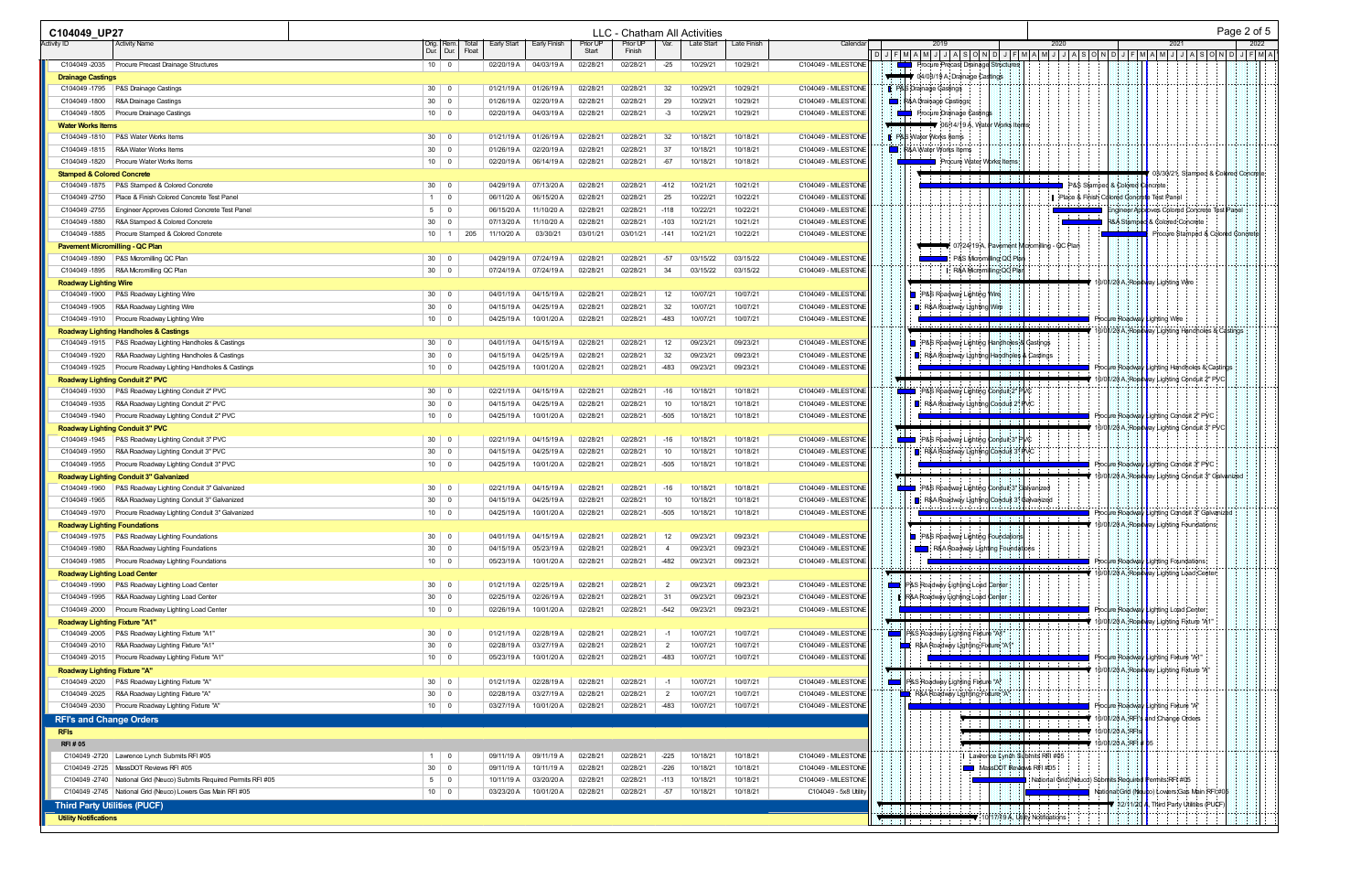|                                                          |                                                                                                                        |                             |                         |                          |                          |                      |                      |                                | LLC - Chatham All Activities |                      |                                                | Page 3 of 5                                                                                                        |
|----------------------------------------------------------|------------------------------------------------------------------------------------------------------------------------|-----------------------------|-------------------------|--------------------------|--------------------------|----------------------|----------------------|--------------------------------|------------------------------|----------------------|------------------------------------------------|--------------------------------------------------------------------------------------------------------------------|
| Activity ID                                              | Activity Name                                                                                                          | Orig.<br>Dur.               | Rem.<br>Dur.<br>Floa    | Early Start              | Early Finish             | Prior UP<br>Start    | Prior UP<br>Finish   | Var.                           | Late Start                   | Late Finish          | Calenda                                        | 2019<br>2020<br>2021<br>2022<br> D J F M A M J J A S O N D J F M A M J J A S O N D J F M A M J J A S O N D J F M A |
| C104049-2040                                             | MassDOT Issues NTP - Verizon                                                                                           | 70                          |                         | 12/26/18 A               | 01/01/19 A               | 02/28/21             | 02/28/21             | 93                             | 03/15/22                     | 03/15/22             | C104049 - MILESTONE                            | MassDOT Issues NTP - Verizon                                                                                       |
| C104049-2050                                             | MassDOT Issues NTP - Eversource Electric                                                                               | 7 0                         |                         | 12/26/18 A               | 01/01/19 A               | 02/28/21             | 02/28/21             | 93                             | 03/15/22                     | 03/15/22             | C104049 - MILESTONE                            | <b>I</b> MassDOT Issues NTP - Eversource Electric                                                                  |
| C104049-2060                                             | MassDOT Issues NTP - Open Cape                                                                                         | $7 \mid 0$                  |                         | 12/26/18 A               | 01/01/19 A               | 02/28/21             | 02/28/21             | 93                             | 03/15/22                     | 03/15/22             | C104049 - MILESTONE                            | <b>I</b> MassDOT Issues NTP - Open Cape                                                                            |
| C104049-2070                                             | MassDOT Issues NTP - Comcast                                                                                           | 7 0                         |                         | 12/26/18 A               | 01/01/19 A               | 02/28/21             | 02/28/21             | 93                             | 03/15/22                     | 03/15/22             | C104049 - MILESTONE                            | <b>I</b> MassDOT Issues NTP - Comcast                                                                              |
| C104049-2315                                             | MassDOT Issues NTP - NGRID Gas                                                                                         | 7 0                         |                         | 12/26/18 A               | 01/01/19 A               | 02/28/21             | 02/28/21             | 93                             | 03/15/22                     | 03/15/22             | C104049 - MILESTONE                            | <b>U</b> MassDOT Issues NTP - NGRID Gas                                                                            |
| C104049-2045                                             | Mobilization - Verizon                                                                                                 | $30 \mid 0$                 |                         | 01/01/19 A               | 01/30/19 A               | 02/28/2              | 02/28/21             | 94                             | 03/15/22                     | 03/15/22             | C104049 - MILESTONE                            | Mobilization - Verizon                                                                                             |
| C104049-2055                                             | Mobilization - Eversource Electric                                                                                     | $30 \mid 0$                 |                         | 01/01/19 A               | 01/30/19 A               | 02/28/21             | 02/28/21             | 94                             | 03/15/22                     | 03/15/22             | C104049 - MILESTONE                            | Mobilization - Eversource Electric                                                                                 |
| C104049-2065                                             | Mobilization - Open Cape                                                                                               | 30                          | $\overline{\mathbf{0}}$ | 01/01/19 A               | 01/30/19 A               | 02/28/21             | 02/28/21             | 94                             | 03/15/22                     | 03/15/22             | C104049 - MILESTONE                            | Mobilization - Open Cape                                                                                           |
| C104049-2075                                             | Mobilization - Comcast                                                                                                 | $30 \mid 0$                 |                         | 01/01/19 A               | 01/30/19 A               | 02/28/21             | 02/28/21             | 94                             | 03/15/22                     | 03/15/22             | C104049 - MILESTONE                            | Mdbilization - Comcast                                                                                             |
| C104049-2320                                             | Mobilization - NGRID Gas                                                                                               | $30 \mid 0$                 |                         | 01/01/19 A               | 01/30/19 A               | 02/28/21             | 02/28/21             | 94                             | 03/15/22                     | 03/15/22             | C104049 - MILESTONE                            | Mobilization - NGRID Gas                                                                                           |
| C104049-2730                                             | Eversource Electric Notifies Lawrence Lynch of Additional Mobilization Period                                          | $1 \vert$<br>$\overline{0}$ |                         | 09/26/19 A               | 09/26/19 A               | 02/28/21             | 02/28/21             | $-181$                         | 03/15/22                     | 03/15/22             | C104049 - MILESTONE                            | : Eversource Electric;Notifies Lawrence Lynch of Additional Mobilization Period                                    |
| C104049-2735                                             | Eversource Electric Additional Mobilization Period                                                                     | $20 \mid 0$                 |                         | 09/26/19 A               | 10/17/19 A               | 02/28/21             | 02/28/21             | $-183$                         | 03/15/22                     | 03/15/22             | C104049 - MILESTONE                            | Eversource Electric Additional Mobilization Period                                                                 |
| <b>Stage 1 - Third Party Utilities</b>                   |                                                                                                                        |                             |                         |                          |                          |                      |                      |                                |                              |                      |                                                | 12/11/20 A, Stage 1 - Third Party Utilities                                                                        |
| Task 1 - Verizon                                         |                                                                                                                        |                             |                         |                          |                          |                      |                      |                                |                              |                      |                                                | ₩ 03/28/19 A. Task 1 - Verizon                                                                                     |
|                                                          | C104049 -2705 Grants & Easements for New Pole & Anchor Locations to be Obtained                                        | $1 \quad 0$                 |                         | 03/19/19 A               | 03/19/19 A               | 02/28/21             | 02/28/21             | $-12$                          | 03/15/22                     | 03/15/22             | C104049 - 5x8 w/Holidavs                       | Grants & Easements for New Pole & Anchor Locations to be Obtained                                                  |
|                                                          | C104049 -2080   Set 14 New Utility Poles - Verizon                                                                     | $22 \mid 0$                 |                         | 03/20/19 A               | 03/28/19 A               | 02/28/21             | 02/28/21             | 29                             | 03/15/22                     | 03/15/22             | C104049 - 5x8 Utility                          | <b>I</b> : Set 14 New Utility Poles - Verizon                                                                      |
| <b>Task 2 - Eversource Electric</b>                      |                                                                                                                        |                             |                         |                          |                          |                      |                      |                                |                              |                      |                                                | 12/13/19 A, Task 2 - Eversource Electric                                                                           |
|                                                          | C104049-2085   Break Into Manholes, Install Handholes & Risers - Eversource Electric                                   | 5 0                         |                         | 10/17/19 A               | 12/13/19 A               | 02/28/21             | 02/28/21             | $-17$                          | 03/15/22                     | 03/15/22             | C104049 - 5x8 Utility                          | Break Into Manholes, Install Handholes & Risers + Eversource Electric                                              |
|                                                          | C104049-2090 Prepare Riser - Eversource Electric                                                                       | $1 \quad 0$                 |                         | 10/17/19 A               | 12/13/19 A               | 02/28/21             | 02/28/21             | -8                             | 03/15/22                     | 03/15/22             | C104049 - 5x8 Utility                          | Prepare Riser - Eversource Electric                                                                                |
|                                                          | C104049 -2095   Replace Underground Cable - Eversource Electric                                                        | $3 \mid 0$                  |                         | 10/17/19 A               | 12/13/19 A               | 02/28/21             | 02/28/21             | -5                             | 03/15/22                     | 03/15/22             | C104049 - 5x8 Utility                          | Replace Underground Cable - Eversource Electric                                                                    |
|                                                          | C104049 -2100   Splice Cables - Eversource Electric<br>C104049 -2105   Frame Installed UP's - Eversource Electric      | $1 \quad 0$                 |                         | 10/17/19 A               | 12/13/19 A               | 02/28/21             | 02/28/21             | $-4$<br>-3                     | 03/15/22                     | 03/15/22             | C104049 - 5x8 Utility                          | Splice Cables - Eversource Electric<br>Frame Installed UP's - Eversource Electric                                  |
|                                                          | C104049 -2110   Replace OHW - Eversource Electric                                                                      | 7 0<br>$4 \mid$             | $\overline{\mathbf{0}}$ | 10/17/19 A<br>10/17/19 A | 12/13/19 A<br>12/13/19 A | 02/28/21<br>02/28/21 | 02/28/21<br>02/28/21 |                                | 03/15/22<br>03/15/22         | 03/15/22<br>03/15/22 | C104049 - 5x8 Utility<br>C104049 - 5x8 Utility | Replace OHW - Eversource Electric                                                                                  |
|                                                          | C104049 -2115   Replace Transformers - Eversource Electric                                                             | $1 \quad 0$                 |                         | 10/17/19 A               | 12/13/19 A               | 02/28/21             | 02/28/21             | 8                              | 03/15/22                     | 03/15/22             | C104049 - 5x8 Utility                          | Replace Transformers - Eversource Electric                                                                         |
|                                                          | C104049-2120   Install Overhead Equipment & Cut Outs - Eversource Electric                                             | $3 \mid 0$                  |                         | 10/17/19 A               | 12/13/19 A               | 02/28/21             | 02/28/21             | 11                             | 03/15/22                     | 03/15/22             | C104049 - 5x8 Utility                          | Install Overhead Equipment & Cut Outs - Eversource Electric                                                        |
|                                                          | C104049 -2125   Build Risers - Eversource Electric                                                                     | $1 \quad 0$                 |                         | 10/17/19 A               | 12/13/19 A               | 02/28/21             | 02/28/21             | 12                             | 03/15/22                     | 03/15/22             | C104049 - 5x8 Utility                          | Build Risers - Eversource Electric                                                                                 |
| Task 3 - Open Cape                                       |                                                                                                                        |                             |                         |                          |                          |                      |                      |                                |                              |                      |                                                | 101/15/20 A, Task 3 - Open Cape                                                                                    |
|                                                          | C104049 -2130   Place Hardware on Newly Relocated Poles - Open Cape                                                    | 1 0                         |                         | 12/30/19 A               | 01/15/20 A               | 02/28/21             | 02/28/21             | $-11$                          | 03/15/22                     | 03/15/22             | C104049 - 5x8 Utility                          | Place Hardware on Newly Relocated Poles - Open Cape                                                                |
|                                                          | C104049 -2135   Release Stored Cables (1) Location, release cable supports at (20) UP Locations - Open Cape            | $1 \quad 0$                 |                         | 12/31/19 A               | 01/15/20 A               | 02/28/21             | 02/28/21             | $-10$                          | 03/15/22                     | 03/15/22             | C104049 - 5x8 Utility                          | Release Stored Cables (1) Location, release cable supports at (20) UP Locations - Open Cape                        |
|                                                          | C104049-2140   Redistribute Cable Over 1,150' of Pole Line, Transfer to New Locations - Open Cape                      | $1 \quad 0$                 |                         | 01/02/20 A               | 01/15/20 A               | 02/28/21             | 02/28/21             | -9                             | 03/15/22                     | 03/15/22             | C104049 - 5x8 Utility                          | Replistribute Cable Over 1,150' of Pole Line, Transfer to New Locations - Open Cape,                               |
|                                                          | C104049 -2145   Place and Fasten Cable Supports and Cable on (10) New Set-ups. Refasten Cabling to Existing Poles - Op | 1                           | $\overline{\mathbf{0}}$ | 01/03/20 A               | 01/15/20 A               | 02/28/21             | 02/28/21             | -8                             | 03/15/22                     | 03/15/22             | C104049 - 5x8 Utility                          | Place and Fasten Cable Supports and Cable on (10) New Set-ups. Refasten Cabling to Existin                         |
|                                                          | C104049 -2150 Remake Slack Location and Document Remaining Stored Cable Footage - Open Cape                            | $1 \quad 0$                 |                         | 01/06/20 A               | 01/15/20 A               | 02/28/21             | 02/28/21             | -7                             | 03/15/22                     | 03/15/22             | C104049 - 5x8 Utility                          | Remake Slack Location and Document Remaining Stored Cable Footage - Open Cape,                                     |
| <b>Task 4 - Comcast</b>                                  |                                                                                                                        |                             |                         |                          |                          |                      |                      |                                |                              |                      |                                                | $\blacktriangleright$ 04/17/20 A, Task 4 - Comcast                                                                 |
|                                                          | C104049-2165   Run New Strands to New Poles - Comcast                                                                  | $2 \mid 0$                  |                         | 01/30/20 A               | 03/03/20 A               | 02/28/21             | 02/28/21             | -14                            | 03/15/22                     | 03/15/22             | C104049 - 5x8 Utility                          | Run New Strands to New Poles - Comcas                                                                              |
|                                                          | C104049 -2155   Planning & Design Of New Pole Run - Comcast                                                            | $4 \mid 0$                  |                         | 03/02/20 A               | 03/05/20 A               | 02/28/21             | 02/28/21             | $\mathbf 0$                    | 03/15/22                     | 03/15/22             | C104049 - 5x8 Utility                          | Planning & Design Of New Pole Run - Comcast                                                                        |
|                                                          | C104049 -2170 Cold Splice New Coax/Hardline Cable - Comcast                                                            | $2 \mid 0$                  |                         | 03/04/20 A               | 03/05/20 A               | 02/28/21             | 02/28/21             | $\Omega$                       | 03/15/22                     | 03/15/22             | C104049 - 5x8 Utility                          | Cold Splice New Coax/Hardline Cable - Comcast                                                                      |
| C104049-2160   Material Request - Comcast                |                                                                                                                        | $3 \mid 0$                  |                         | 03/06/20 A               | 03/10/20 A               | 02/28/21             | 02/28/21             | $\Omega$                       | 03/15/22                     | 03/15/22             | C104049 - 5x8 Utility                          | Material Request - Comcast                                                                                         |
|                                                          | C104049 -2175   Activate New Coax/Hardline Cable - Comcast                                                             | $\overline{1}$              | $\Omega$                | 03/11/20 A               | 03/11/20 A               | 02/28/21             | 02/28/21             | $\Omega$                       | 03/15/22                     | 03/15/22             | C104049 - 5x8 Utility                          | Activate New Coax/Hardline Cable - Comcast                                                                         |
|                                                          | C104049 -2180   Wreck Out Old Aerial Plant Off of Old Poles                                                            | $1 \quad 0$                 |                         | 03/12/20 A               | 03/12/20 A               | 02/28/21             | 02/28/21             | 0                              | 03/15/22                     | 03/15/22             | C104049 - 5x8 Utility                          | Wreck Out Old Aerial Plant Off of Old Poles                                                                        |
|                                                          | C104049 -2185   Planning & Design Of New Pole Run - Comcast                                                            | $3 \mid 0$                  |                         | 03/13/20 A               | 03/17/20 A               | 02/28/21             | 02/28/21             | $\mathbf 0$                    | 03/15/22                     | 03/15/22             | C104049 - 5x8 Utility                          | Planning & Design Of New Pole Run - Comcast                                                                        |
| C104049 -2190   Material Request - Comcast               |                                                                                                                        | $10 \mid 0$                 |                         | 03/18/20 A               | 03/27/20 A               | 02/28/21             | 02/28/21             | -3                             | 03/15/22                     | 03/15/22             | C104049 - 5x8 Utility                          | <b>D</b> : Material Request - Comcast                                                                              |
|                                                          | C104049 -2195   Install New Fiber Along New Strand on New Poles - Comcast                                              | 4 0                         |                         | 03/27/20 A               | 04/17/20 A               | 02/28/21             | 02/28/21             | $-11$                          | 03/15/22                     | 03/15/22             | C104049 - 5x8 Utility                          | Install New Fiber Along New Strand on New Poles - Comcast                                                          |
| C104049 -2200   Prep New Fiber - Comcast                 |                                                                                                                        | $2 \mid 0$                  |                         | 03/27/20 A               | 04/17/20 A               | 02/28/21             | 02/28/21             | $-10$                          | 03/15/22                     | 03/15/22             | C104049 - 5x8 Utility                          | <b>Prep New Fiber - Comcast</b>                                                                                    |
|                                                          | C104049 -2205   Night Work for Cutovers for Fiber System - Comcast                                                     | $4 \mid 0$                  |                         | 03/27/20 A               | 04/17/20 A               | 02/28/21             | 02/28/21             | -6                             | 03/15/22                     | 03/15/22             | C104049 - 5x8 Utility                          | Night Work for Cutovers for Fiber System - Comcast                                                                 |
|                                                          | C104049 -2210   Wreck Out Old Fiber On Old Pole Line - Comcast                                                         | $1 \quad 0$                 |                         | 03/27/20 A               | 04/17/20 A               | 02/28/21             | 02/28/21             | $-5$                           | 03/15/22                     | 03/15/22             | C104049 - 5x8 Utility                          | Wreck Out Old Fiber On Old Pole Line - Compast                                                                     |
| Task 5 - Verizon                                         |                                                                                                                        |                             |                         |                          |                          |                      |                      |                                |                              |                      |                                                | 12/11/20 A. Task 5 - Verizon                                                                                       |
|                                                          | C104049 -2235   Place All Conduit from MH3704 to UP1 Barn Hill Rd & UP770 Main St - Verizon                            | $5 \mid 0$                  |                         | 05/14/19 A               | 05/23/19 A               | 02/28/21             | 02/28/21             | 68                             | 03/15/22                     | 03/15/22             | C104049 - 5x8 Utility                          | Place All Conduit from MH3704 to UP1 Bam Hill Rd & UP770 Main St - Verizon                                         |
|                                                          | C104049 -2240 Provide Splice Pit, Trench to New UP764, Place Conduit to New UP - Verizon                               | $3 \mid 0$                  |                         | 05/14/19 A               | 05/23/19 A               | 02/28/21             | 02/28/21             | 71                             | 03/15/22                     | 03/15/22             | C104049 - 5x8 Utility                          | Provide Splice Pit, Trench to New UP764, Place Conduit to New UP - Verizo                                          |
|                                                          | C104049 -2250   Splice All Aerial Copper Cables - Verizon                                                              | $21 \quad 0$                |                         | 11/10/20 A               | 12/11/20 A               | 02/28/21             | 02/28/21             | 38                             | 03/15/22                     | 03/15/22             | C104049 - 5x8 Utility                          | Splice All Aerial Copper Cables + Verizor                                                                          |
|                                                          | C104049 -2260 Splice Cut Over All Side Leads - Verizon                                                                 | $18$ 0                      |                         | 11/16/20 A               | 12/11/20 A               | 02/28/21             | 02/28/21             | 66                             | 03/15/22                     | 03/15/22             | C104049 - 5x8 Utility                          | Splice Cut Over All Side Leads - Verizon                                                                           |
|                                                          | C104049 -2245   Splice All Fiber Cables - Verizon                                                                      | $13 \mid 0$                 |                         | 11/23/20 A               | 12/11/20 A               | 02/28/21             | 02/28/21             | 17                             | 03/15/22                     | 03/15/22             | C104049 - 5x8 Utility                          | Splice All Fiber Cables - Verizon                                                                                  |
|                                                          | C104049 -2270   Splice Cut Off All Aerial Copper Cables to be Removed - Verizon                                        | $11 \ 0$                    |                         | 11/25/20 A               | 12/11/20 A               | 02/28/21             | 02/28/21             | 84                             | 03/15/22                     | 03/15/22             | C104049 - 5x8 Utility                          | Splice Cut Off All Aerial Copper Cables to be Removed -                                                            |
|                                                          | C104049 -2255   Splice All Underground Copper Cables - Verizon                                                         | $10 \mid 0$                 |                         | 11/30/20 A               | 12/11/20 A               | 02/28/21             | 02/28/21             | 48                             | 03/15/22                     | 03/15/22             | C104049 - 5x8 Utility                          | Splice All Underground Copper Cables - Verizon                                                                     |
|                                                          | C104049 -2265   Splice All Terminals (copper) and Recon Drops - Verizon                                                | 7 0                         |                         | 12/03/20 A               | 12/11/20 A               | 02/28/21             | 02/28/21             | 73                             | 03/15/22                     | 03/15/22             | C104049 - 5x8 Utility                          | Splice All Terminals (copper) and Recon Drops - Verizon                                                            |
|                                                          | C104049 -2300   Remove All Jointly Owned Utility Poles & Anchors - Verizon                                             | 7 0                         |                         | 12/03/20 A               | 12/11/20 A               | 02/28/21             | 02/28/21             | 112                            | 03/15/22                     | 03/15/22             | C104049 - 5x8 Utility                          | Remove All Jointly Owned Utility Poles & Anchors: - Verizo                                                         |
|                                                          | C104049 -2280   Transfer Plant to New Utility Poles - Verizon                                                          | $6 \mid 0$                  |                         | 12/04/20 A               | 12/11/20 A               | 02/28/21             | 02/28/21             | 95                             | 03/15/22                     | 03/15/22             | C104049 - 5x8 Utility                          | Transfer Plant to New Utility Poles - Verizon                                                                      |
|                                                          | C104049 -2290   Remove All Aerial Copper Cables & Associated Plant - Verizon                                           | 6 0                         |                         | 12/04/20 A               | 12/11/20 A               | 02/28/21             | 02/28/21             | 104                            | 03/15/22                     | 03/15/22             | C104049 - 5x8 Utility                          | Remove All Aerial Copper Cables & Associated Plant - V                                                             |
|                                                          | C104049 -2215   Place All Aerial Strand & Guying - Verizon                                                             | $5 \mid 0$                  |                         | 12/07/20 A               | 12/11/20 A               | 02/28/21             | 02/28/21             | $-5$                           | 03/15/22                     | 03/15/22             | C104049 - 5x8 Utility                          | Place All Aerial Strand & Guying - Verizon                                                                         |
|                                                          | C104049 -2275   Splice Cut Off All Underground Copper Cables to be Removed - Verizon                                   | $5 \mid 0$                  |                         | 12/07/20 A               | 12/11/20 A               | 02/28/21             | 02/28/21             | 89                             | 03/15/22                     | 03/15/22             | C104049 - 5x8 Utility                          | Splice Cut Off All Underground Copper Cables to be Rem                                                             |
|                                                          |                                                                                                                        | $3 \mid 0$                  |                         | 12/09/20 A               | 12/11/20 A               | 02/28/21             | 02/28/21             | $-2$                           | 03/15/22                     | 03/15/22             | C104049 - 5x8 Utility                          | Place All Aerial Copper Cables - Verizol                                                                           |
| C104049 -2220   Place All Aerial Copper Cables - Verizon |                                                                                                                        |                             |                         |                          |                          |                      |                      |                                |                              |                      |                                                |                                                                                                                    |
| C104049 -2230   Place All Fiber Cables - Verizon         | C104049 -2225   Place All Aerial Riser Copper Cables - Verizon                                                         | $3 \mid 0$<br>$3 \mid 0$    |                         | 12/09/20 A<br>12/09/20 A | 12/11/20 A<br>12/11/20 A | 02/28/21<br>02/28/21 | 02/28/21<br>02/28/21 | $\mathbf{1}$<br>$\overline{4}$ | 03/15/22<br>03/15/22         | 03/15/22<br>03/15/22 | C104049 - 5x8 Utility<br>C104049 - 5x8 Utility | Place All Aerial Riser Copper Cables - Verizon<br>Place All Fiber Cables - Verizon                                 |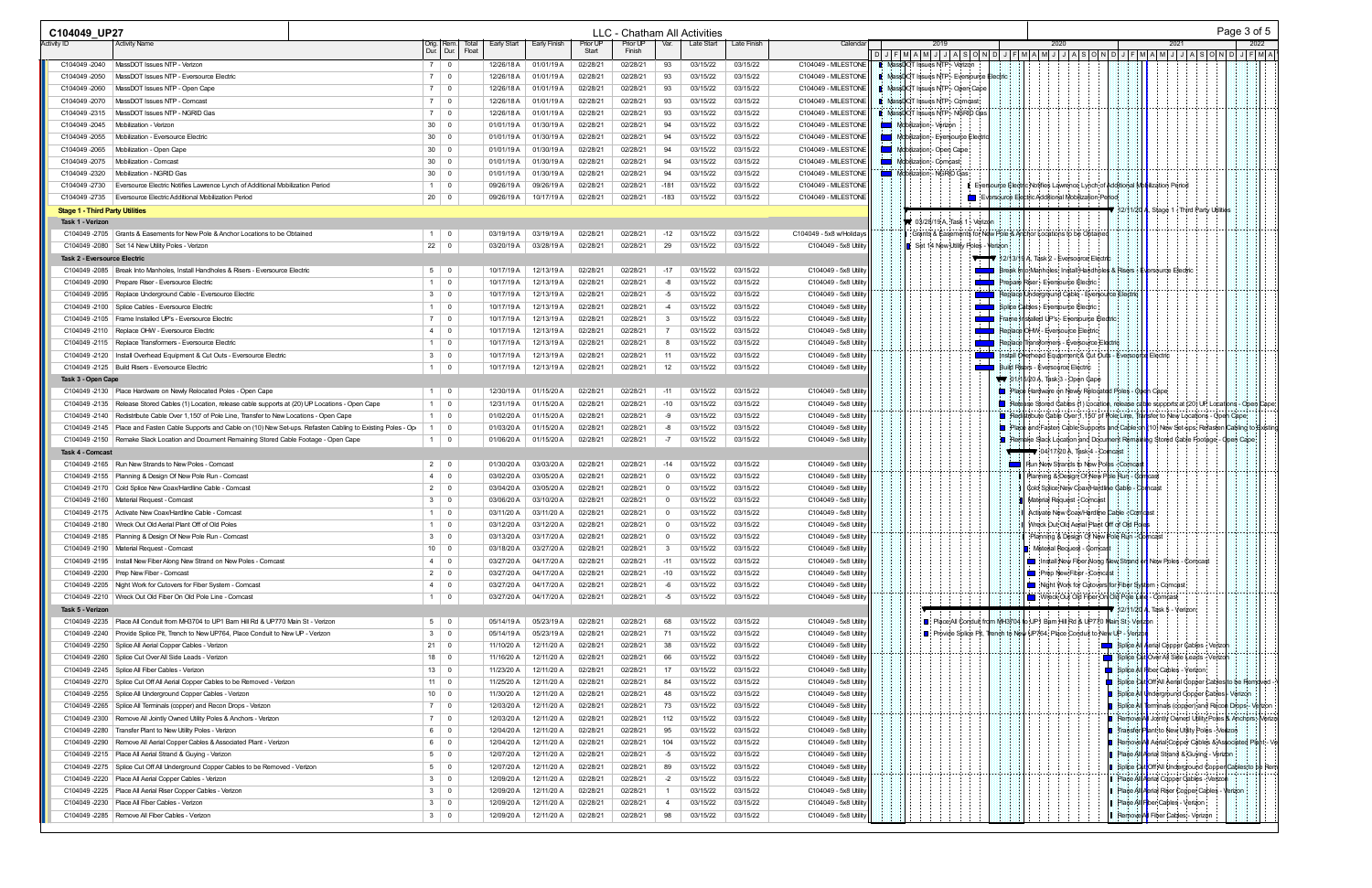| C104049 UP27                                                                                                                                 |                                 |                                                    | LLC - Chatham All Activities                                                 |                                                                            |                                                                                  | Page 4 of 5                                                                                                |
|----------------------------------------------------------------------------------------------------------------------------------------------|---------------------------------|----------------------------------------------------|------------------------------------------------------------------------------|----------------------------------------------------------------------------|----------------------------------------------------------------------------------|------------------------------------------------------------------------------------------------------------|
| Activity ID<br><b>Activity Name</b>                                                                                                          | Iotal<br>Dur. Dur.<br>Float     | Early Finish<br>Early Start                        | Prior UP<br>Var.<br>Late Start<br>Prior UP<br>Finish<br>Start                | Late Finish<br>Calenda                                                     | 2020                                                                             | 2022                                                                                                       |
|                                                                                                                                              |                                 |                                                    |                                                                              |                                                                            | <u>DJJFMAMJJJASONDJJFMAMJJASONDJJFMAMJJJASONDJJFMAMJJJASONDJJFMA</u>             |                                                                                                            |
| C104049 -2295   Remove All Underground Copper Cables - Verizon                                                                               | $1 \quad 0$                     | 12/11/20 A 12/11/20 A                              | 02/28/21<br>02/28/21<br>$\vert$ 105<br>03/15/22                              | 03/15/22<br>C104049 - 5x8 Utility                                          | : ▼: 04/19/19 A, Stage 2 - Third Party Utilities                                 | Remove<br>Underground Capper Cables - Verizon                                                              |
| <b>Stage 2 - Third Party Utilities</b><br>Task 1 - NGRID Gas                                                                                 |                                 |                                                    |                                                                              |                                                                            | : ▼: 04/19/19 A, Task 1 - NGRID Gas                                              |                                                                                                            |
| C104049 -2305   Replace Existing 4" BS Main with 8" PL Main - NGRID Gas (This Work is Complete)                                              | $1 \quad 0$                     | 04/15/19 A<br>04/16/19 A                           | 02/28/21<br>02/28/21<br>$-11$<br>03/15/22                                    | 03/15/22<br>C104049 - 5x8 Gas Utiltiy                                      | Replace Existing 4" BS Main with 8" PL Main + NGRID Gas (This Work is Completed) |                                                                                                            |
| C104049 -2310   Cut, Cap and Purge Existing 4" BS Main for Proposed Drainage Lines - NGRID Gas                                               | $10 \mid 0$                     | 04/16/19 A 04/19/19 A                              | 02/28/21<br>02/28/21<br>03/15/22<br>- 6                                      | 03/15/22<br>C104049 - 5x8 Gas Utilti                                       | Cut, Cap and Purge Existing 4" BS Main for Proposed Drainage Lines - NGRID Cas;  |                                                                                                            |
| <b>Construction</b>                                                                                                                          |                                 |                                                    |                                                                              |                                                                            |                                                                                  | 19/21, Constructi                                                                                          |
| <b>Construction Startup</b>                                                                                                                  |                                 |                                                    |                                                                              |                                                                            | 03/25/19A, Construction Startup                                                  |                                                                                                            |
| C104049-1190<br>Setup RE Office                                                                                                              | $25 \mid 0$                     | 01/04/19 A<br>11/29/18 A                           | 02/28/21<br>02/28/21<br>10/18/21<br>-41                                      | 10/18/21<br>C104049 - 5x8 w/Holidays                                       | Setup RE Office<br>a sa B                                                        |                                                                                                            |
| C104049-1195   Contractor Mobilization                                                                                                       | $5 \mid 0$                      | 03/07/19 A<br>03/07/19 A                           | 02/28/21<br>02/28/21<br>10/18/21<br>- 0                                      | 10/18/21<br>C104049 - 5x8 w/Holidays                                       | Contractor Mobilization                                                          |                                                                                                            |
| C104049 -1200   Install Safety Signing & Initial Traffic Control                                                                             | $3 \mid 0$                      | 03/07/19 A<br>03/07/19 A                           | 02/28/21<br>02/28/21<br>10/18/21<br>- 8                                      | 10/18/21<br>C104049 - 5x8 No Winter                                        | Install Safety Signing & Initial Traffic Control                                 |                                                                                                            |
| C104049-1210<br>Install Tree Protection                                                                                                      | $2 \mid 0$                      | 03/15/19 A<br>03/15/19 A                           | 02/28/21<br>10<br>02/28/21<br>10/18/2                                        | 10/18/21<br>C104049 - 5x8 No Winter                                        | Install Tree Protection                                                          |                                                                                                            |
| C104049 -1215   Tree Trimming & Removal                                                                                                      | $3 \mid 0$                      | 03/21/19 A<br>03/21/19 A                           | 02/28/21<br>02/28/21<br>10/18/21                                             | 10/18/21<br>C104049 - 5x8 No Winter                                        | Tree Trimming & Remova                                                           |                                                                                                            |
| C104049 -1205   Install Erosions & Sediment Control                                                                                          | $2 \mid 0$                      | 03/25/19 A<br>03/25/19 A                           | 02/28/21<br>02/28/21<br>10/18/21                                             | 10/18/21<br>C104049 - 5x8 No Winter                                        | Install Erosions & Sediment Control                                              |                                                                                                            |
| <b>George Ryder Road Roundabout</b>                                                                                                          |                                 |                                                    |                                                                              |                                                                            |                                                                                  | ▼ 05/24/21, George Ryder Road Round                                                                        |
| Roadway - George Ryder Road Roundabout                                                                                                       |                                 |                                                    |                                                                              |                                                                            |                                                                                  | 03/30/21, Roadway - George Ryder Road Ro                                                                   |
| C104049 -2325   Exc/Emb For Roadway Widening - George Ryder Road                                                                             | $3 \mid 0$                      | 04/18/19 A<br>06/21/19 A                           | $-37$<br>02/28/21<br>02/28/21<br>10/18/21                                    | 10/18/21<br>C104049 - 5x8 No Winter                                        | Exc/Emb For Roadway Widening - George Ryder Road                                 |                                                                                                            |
| C104049 -2330   Exc/Emb For Roadway Widening - Main St @ George Ryder Road                                                                   | $5 \mid 0$                      | 04/18/19 A<br>10/19/20 A                           | 02/28/21<br>02/28/21<br>$-170$<br>10/18/21                                   | 10/18/21<br>C104049 - 5x8 No Winter                                        |                                                                                  | :xc/Emb For Roadway Widening - Main St @ Georde Ryder R                                                    |
| C104049-2435   Full Depth Exc & Place Subbase - George Ryder Road Roundabout                                                                 | 4 0                             | 10/21/20 A<br>10/07/20 A                           | 02/28/21<br>02/28/21<br>10/29/21<br>$-2$                                     | 10/29/21<br>C104049 - 5x8 No Winter                                        | ¦∎∶ F                                                                            | III Depth Exd & Place Subbase - George Ryder Road Rounda                                                   |
| C104049 -2440   HMA Base Course - George Ryder Road Roundabout                                                                               | $2 \mid 0$                      | 10/22/20 A<br>10/22/20 A                           | 02/28/21<br>02/28/21<br>10/29/21<br>-1                                       | 10/29/21<br>C104049 - 5x8 Paving                                           |                                                                                  | HMA Base Course - George Ryder Road Roundabout                                                             |
| C104049 -2450   HMA Intermediate Course - George Ryder Road Roundabout                                                                       | $2 \mid 0$                      | 10/23/20 A<br>10/23/20 A                           | 02/28/21<br>02/28/21<br>10/29/21<br>$\mathbf{0}$                             | 10/29/21<br>C104049 - 5x8 Paving                                           |                                                                                  | HMA Intermediate Course - George Ryder Road Roundabout                                                     |
| C104049 -2445   Install Granite Curb - George Ryder Road Roundabout                                                                          | $10 \mid 0$                     | 11/04/20 A<br>11/12/20 A                           | 02/28/21<br>02/28/21<br>10/29/21                                             | 10/29/21<br>C104049 - 5x8 No Winter                                        |                                                                                  | Install Granite Culb - George Ryder Road Roundabol                                                         |
| C104049 -2550   Complete Driveway Tie-Ins - George Ryder Road Roundabout                                                                     | $2 \mid 1$<br>113               | 03/30/21<br>11/09/20 A                             | 03/15/21<br>03/15/21<br>04/01/22<br>$-11$                                    | 04/01/22<br>C104049 - 5x8 No Winter                                        |                                                                                  | Complete Driveway Tie-Ins - George Ryder R                                                                 |
| C104049 -2455   Install Temp Pavement Markings - George Ryder Road Roundabout                                                                | $2 \mid 0$                      | 12/15/20 A<br>12/16/20 A                           | 03/15/21<br>03/15/21<br>04/01/22                                             | 04/01/22<br>C104049 - 5x8 No Winter                                        |                                                                                  | hp Pavement Markings - George Ryder Road<br>l ⊹lnstall¦                                                    |
| Drainage & Utilities - George Ryder Road Roundabout                                                                                          |                                 |                                                    |                                                                              |                                                                            |                                                                                  | 04/27/21, Drainage & Utilities - George R                                                                  |
| C104049 -2335   Exc, Install Drainage & Patch Pvmt - George Ryder Road                                                                       | $3 \mid 0$                      | 04/08/19 A<br>06/20/19 A                           | $-22$<br>02/28/21<br>02/28/21<br>10/29/21                                    | 10/29/21<br>C104049 - 5x8 No Winter                                        | Exc, Install Drainage & Patch Pvmt - George Ryder Road                           |                                                                                                            |
| C104049 -2340   Exc, Install Drainage & Patch Pvmt - Main St Sta. 102+00 to 105+75                                                           | 8 0                             | 04/08/19 A<br>06/20/19 A                           | 02/28/21<br>02/28/21<br>$-14$<br>10/29/21                                    | 10/29/21<br>C104049 - 5x8 No Winter                                        | Exc, Install Drainage & Patch Pvmt - Main St Sta. 102+00 to 105+75               |                                                                                                            |
| C104049 -2350   Exc, Install Waterline & Patch Pvmt - George Ryder Road                                                                      | $3 \mid 0$                      | 04/16/19 A<br>06/17/19 A                           | 02/28/21<br>02/28/21<br>$-34$<br>10/18/21                                    | 10/18/21<br>C104049 - 5x8 No Winter                                        | Exc, Install Waterline & Patch Pvmt - George Ryder Road                          |                                                                                                            |
| C104049 -2355   Exc, Install Waterline & Patch Pvmt - Main St Sta. 102+00 to 105+75                                                          | 8 0                             | 04/16/19 A<br>06/17/19 A                           | 02/28/21<br>02/28/21<br>$-24$<br>10/18/21                                    | 10/18/21<br>C104049 - 5x8 No Winter                                        | Exc, Install Waterline & Patch Pvmt - Main St Sta. 102+00 to 105+75              |                                                                                                            |
| C104049 -2360   Exc, Install Waterline & Patch Pvmt - Main St Sta. 105+75 to 109+00                                                          | $8 \mid 0$                      | 04/18/19 A<br>06/17/19 A                           | 02/28/21<br>02/28/21<br>$-16$<br>10/18/21                                    | 10/18/21<br>C104049 - 5x8 No Winter                                        | Exc, Install Waterline & Patch Pvmt - Main St Sta. 105+75                        | $\frac{1}{10}$ 109+00                                                                                      |
| C104049 -2345   Exc, Install Drainage & Patch Pvmt - Main St Sta. $105+75$ to $109+00$                                                       | 8 0                             | 10/01/20 A<br>10/02/20 A                           | 02/28/21<br>02/28/21<br>10/29/21                                             | 10/29/21<br>C104049 - 5x8 No Winter                                        |                                                                                  | Exc, Install Drainage & Patch Pvmt - Main St Sta. 105+75 to 109                                            |
| C104049 -2420   Exc, Install Lighting Conduit & Patch Pvmt - George Ryder Road                                                               | $2 \mid 0$                      | 10/13/20 A<br>10/15/20 A                           | 02/28/21<br>02/28/21<br>10/18/21<br>-8                                       | 10/18/21<br>C104049 - 5x8 No Winte                                         | L E:                                                                             | Install Lighting Conduit & Patch Pvmt - George Ryder Road                                                  |
| C104049 -2460   Install Lighting Handholes & Foundations - George Ryder Road Roundabout                                                      | $12 \mid 0$                     | 11/10/20 A<br>10/29/20 A                           | 02/28/21<br>02/28/21<br>10<br>09/23/21                                       | 09/23/21<br>C104049 - 5x8 No Winter                                        |                                                                                  | Install Lighting Handholes & Foundations   George Ryder Ro                                                 |
| C104049 -2425   Exc, Install Lighting Conduit & Patch Pvmt - Main St Sta. 102+00 to 105+75                                                   | 4 0                             | 10/29/20 A<br>11/10/20 A                           | 02/28/21<br>$-22$<br>02/28/21<br>10/18/21                                    | 10/18/21<br>C104049 - 5x8 No Winter                                        |                                                                                  | Exc, Install Li <mark>d</mark> hting Conduit & Patch Pl/mt - Main St Sta. 102                              |
| C104049 -2430   Exc, Install Lighting Conduit & Patch Pvmt - Main St Sta. 105+75 to 109+00                                                   | 4 0                             | 10/29/20 A<br>11/10/20 A                           | 02/28/21<br>02/28/21<br>$-18$<br>10/18/21                                    | 10/18/21<br>C104049 - 5x8 No Winter                                        |                                                                                  | Exc, Install Lighting Conduit & Patch Pvmt - Main St Sta. 105                                              |
| C104049 -2465   Install Lighting Poles - George Ryder Road Roundabout                                                                        | $10 \mid 10$<br>55              | 03/30/21<br>04/12/21                               | 03/15/21<br>03/26/21<br>$-11$<br>09/23/21                                    | 10/06/21<br>C104049 - 5x8 No Winter                                        |                                                                                  | Install Lighting Poles - George Ryder Road                                                                 |
| C104049 -2540   Pull Wire & Install Fixtures for Lighting - George Ryder Road Roundabout                                                     | $10 \mid 10$<br>55              | 04/27/21<br>04/13/21                               | 03/29/21<br>04/09/21<br>10/07/21<br>$-11$                                    | 10/21/21<br>C104049 - 5x8 No Winte                                         |                                                                                  | ■ Pull Wire & Install Fixtures for Lighting                                                                |
| Street Scapes - George Ryder Road Roundabout                                                                                                 |                                 |                                                    |                                                                              |                                                                            |                                                                                  | 04/07/21, Street Scapes - George Ryder R                                                                   |
| C104049-2470   Exc & Grade for Sidewalks - George Ryder Road Roundabout                                                                      | 7 0                             | 10/29/20 A<br>12/04/20 A                           | 02/28/21<br>02/28/21<br>-16<br>10/25/21                                      | 10/25/21<br>C104049 - 5x8 No Winter                                        |                                                                                  | Exc & Grade for Sidewalks - George Ryder Road Roundal                                                      |
| C104049 -2480   HMA Intermediate Course Sidewalks - George Ryder Road Roundabout                                                             | 4 0                             | 12/07/20 A<br>12/22/20 A                           | 02/28/21<br>02/28/21<br>17<br>10/25/21                                       | 10/25/21<br>C104049 - 5x8 Paving                                           |                                                                                  | ■ HIMA Intermediate Course Sidewalks   George Ryder Ro                                                     |
| C104049 -2475   Install Wheel Chair Ramps - George Ryder Road Roundabout                                                                     | 7 7 7 7 7 7 7 1                 | 04/07/21<br>03/30/21                               | 03/23/21<br>03/15/21<br>$-11$<br>10/25/21                                    | 11/02/21<br>C104049 - 5x8 No Winter                                        |                                                                                  | Install Wheel Chair Ramps - George Ryder                                                                   |
| <b>Islands - George Ryder Road Roundabout</b>                                                                                                |                                 |                                                    |                                                                              |                                                                            |                                                                                  | ▼ 05/24/21, Islands - George Ryder Roa                                                                     |
| C104049 -2555   Install Granite Curb for Splitter Islands - George Ryder Road Roundabout                                                     | 6 0                             | 11/10/20 A<br>11/12/20 A                           | 02/28/21<br>02/28/21<br>51<br>10/25/21                                       | 10/25/21<br>C104049 - 5x8 No Winter                                        |                                                                                  | Install Grahite Culb for Splitter Islands - George Ryder Road                                              |
| C104049 -2575   Install Granite Curb for Center Island - George Ryder Road Roundabout                                                        | $2 \mid 0$                      | 11/10/20 A<br>11/12/20 A                           | 02/28/21<br>02/28/21<br>60<br>10/22/21                                       | 10/22/21<br>C104049 - 5x8 No Winter                                        |                                                                                  | Install Grahite Curb for Center Island - George Ryder Road I                                               |
| C104049 -2580   Exc & Grade Center Island - George Ryder Road Roundabout                                                                     | $2 \mid 0$                      | 11/12/20 A<br>11/12/20 A                           | 02/28/21<br>02/28/21<br>62<br>10/22/21                                       | 10/22/21<br>C104049 - 5x8 No Winter                                        |                                                                                  | Exd & Grade Center Island - George Ryder Road Roundabd                                                     |
| C104049 -2585   Place Gravel In Center Island - George Ryder Road Roundabout                                                                 | $2 \mid 0$                      | 11/12/20 A<br>11/12/20 A                           | 02/28/21<br>02/28/21<br>64<br>10/22/21                                       | 10/22/21<br>C104049 - 5x8 No Winter                                        |                                                                                  | Place Gravel in Center Island - George Ryder Road Roundal                                                  |
| C104049 -2560   Exc & Grade Splitter Islands - George Ryder Road Roundabout                                                                  | $2 \mid 0$                      | 11/23/20 A<br>11/24/20 A                           | 02/28/21<br>02/28/21<br>45<br>04/20/22                                       | 04/20/22<br>C104049 - 5x8 No Winter                                        |                                                                                  | Splitter Islands - George Ryder Road Rounda<br>Exc & Gra                                                   |
| C104049 -2565   Place Gravel In Splitter Islands - George Ryder Road Roundabout                                                              | $2 \mid 0$                      | 11/23/20 A<br>11/24/20 A                           | 02/28/21<br>02/28/21<br>47<br>04/20/22                                       | 04/20/22<br>C104049 - 5x8 No Winter                                        |                                                                                  | In Splitter Islands - George Ryder Road Roun<br><b>Place Grave</b>                                         |
| C104049 -2595   Install Water Service In Center Island - George Ryder Road Roundabout                                                        | $5 \mid 0$                      | 03/22/21 A<br>03/26/21 A                           | 10/22/21<br>03/15/21<br>03/19/21<br>$-5$                                     | 10/22/21<br>C104049 - 5x8 No Winter                                        |                                                                                  | Install Water Service In Center Island - Geord                                                             |
| C104049 -2570   Install Wheel Chair Ramps In Splitter Islands - George Ryder Road Roundabout                                                 | $3 \mid 3$<br>125               | 04/01/21<br>03/30/21                               | 03/17/21<br>03/15/21<br>04/20/22<br>$-11$                                    | 04/22/22<br>C104049 - 5x8 No Winter                                        |                                                                                  | Install Wheel Chair Ramps In Splitter Islands                                                              |
| C104049 -2590   Install Stamped Concrete Pavement In Center Island - George Ryder Road Roundabout                                            | $8 \mid 8$<br>55                | 05/07/21<br>04/28/21                               | 04/22/21<br>04/12/21<br>$-11$<br>10/22/21                                    | 11/02/21<br>C104049 - 5x8 No Winter                                        |                                                                                  | ■ Install Stamped Condrete Pavement In                                                                     |
| C104049 -2600   Install Loam In All Islands - George Ryder Road Roundabout                                                                   | $5 \mid 5$<br>55                | 05/14/21<br>05/10/21                               | 04/23/21<br>04/29/21<br>11/03/21<br>$-11$                                    | 11/09/21<br>C104049 - 5x8 No Winter                                        |                                                                                  | I Install Loam In All Islands - George Ryc                                                                 |
| C104049 -2605   Install Landscaping All Islands - George Ryder Road Roundabout                                                               | 55<br>6 6                       | 05/17/21<br>05/24/21                               | 04/30/21<br>05/07/21<br>11/10/21<br>$-11$                                    | 11/18/21<br>C104049 - 5x8 No Winter                                        |                                                                                  | I Install Landscaping All Islands - Georg<br>$\blacktriangledown$ 09/08/21, Bam Hill Road.                 |
| <b>Bam Hill Road Roundabout</b>                                                                                                              |                                 |                                                    |                                                                              |                                                                            |                                                                                  |                                                                                                            |
| Roadway - Barn Hill Road Roundabout                                                                                                          |                                 |                                                    |                                                                              |                                                                            |                                                                                  | 03/30/21, Roadway - Barri Hill Road Rounda                                                                 |
| C104049 -2365   Exc/Emb For Roadway Widening - Bam Hill Road                                                                                 | $3 \mid 0$                      | 11/05/20 A<br>11/03/20 A                           | 02/28/21<br>02/28/21<br>$-2$<br>10/18/21                                     | C104049 - 5x8 No Winter<br>10/18/21                                        |                                                                                  | Exc/Emb For Roadway Widening - Bam Hill Road                                                               |
| C104049 -2370   Exc/Emb For Roadway Widening - Main St @ Bam Hill Road                                                                       | $5 \quad 0$                     | 11/03/20 A<br>11/05/20 A                           | 02/28/21<br>02/28/21<br>$\mathbf{3}$<br>10/18/21                             | 10/18/21<br>C104049 - 5x8 No Winter                                        |                                                                                  | Exc/Emb For Roadway Widening - Main St @ Barn Hill Roa                                                     |
| C104049 -2485   Full Depth Exc & Place Subbase - Bam Hill Road Roundabout                                                                    | $4 \mid 0$                      | 11/19/20 A<br>11/12/20 A                           | 02/28/21<br>02/28/21<br>$-10$<br>11/02/21                                    | 11/02/21<br>C104049 - 5x8 No Winter                                        |                                                                                  | Full Depth Exc & Place Subbase - Barn Hill Road Roundabo                                                   |
| C104049 -2490   HMA Base Course - Bam Hill Road Roundabout                                                                                   | $2 \mid 0$                      | 11/20/20 A<br>11/20/20 A                           | 02/28/21<br>02/28/21<br>11/02/21<br>$-10$                                    | 11/02/21<br>C104049 - 5x8 Paving                                           |                                                                                  | HMA Base Oburse - Bam Hill Road Roundabout                                                                 |
| C104049 -2500   HMA Intermediate Course - Barn Hill Road Roundabout                                                                          | $2 \mid 0$                      | 11/21/20 A<br>11/21/20 A                           | 02/28/21<br>02/28/21<br>11/02/21<br>-8                                       | 11/02/21<br>C104049 - 5x8 Paving<br>C104049 - 5x8 No Winter                |                                                                                  | HMA Intermediate Course - Barn Hill Road Roundabout                                                        |
|                                                                                                                                              | $2 \mid 1$<br>82                | 03/30/21<br>11/23/20 A                             | 03/15/21<br>03/15/21<br>$-11$<br>11/02/21                                    | 11/02/21                                                                   |                                                                                  | Complete Driveway Tie-Ins - Bam Hill Road                                                                  |
| C104049 -2545   Complete Driveway Tie-Ins - Barn Hill Road Rounabout                                                                         |                                 |                                                    |                                                                              |                                                                            |                                                                                  |                                                                                                            |
| C104049 -2495   Install Granite Curb - Bam Hill Road Roundabout<br>C104049 -2505   Install Temp Pavement Markings - Bam Hill Road Roundabout | $10 \mid 1$<br>80<br>$2 \mid 0$ | 12/02/20 A<br>03/30/21<br>12/15/20 A<br>12/16/20 A | 03/15/21<br>03/25/21<br>10/29/21<br>$-3$<br>03/15/21<br>03/15/21<br>04/01/22 | 10/29/21<br>C104049 - 5x8 No Winter<br>04/01/22<br>C104049 - 5x8 No Winter |                                                                                  | Install Granite Curb - Barn Hill Road Rounda<br>I lnstall T<br>hp Pavement Markings - Barn Hill Road Round |